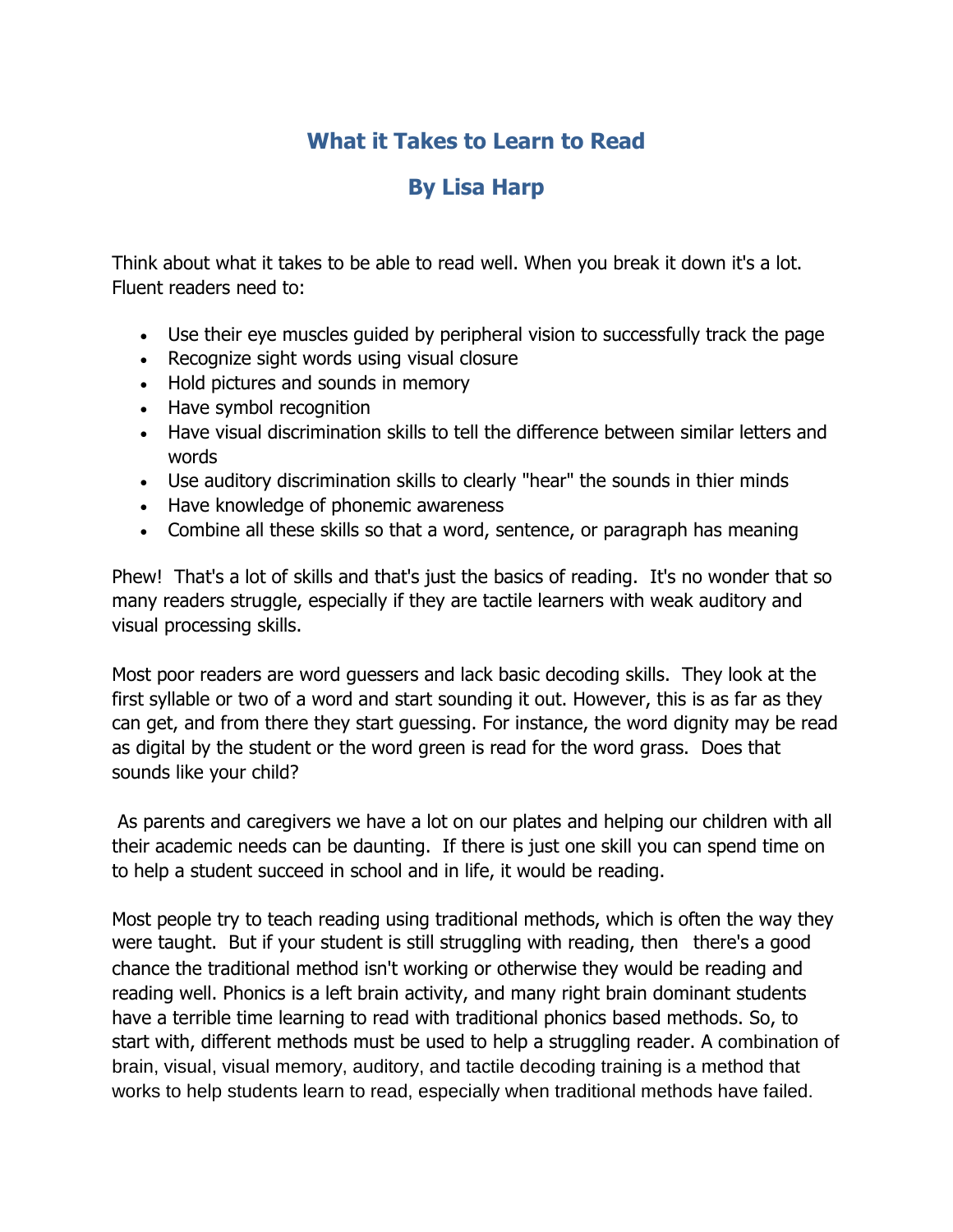### **Touch to Read**

Have you ever noticed that when a child is learning to read they want to touch every word? Or maybe they will nod their head and point to each word as they sound it out.

Why do you think that is?

It's because kids intrinsically know that learning comes from the outside in. They know that their bodies are tied to their brains and one activates the other. It is all about being tactile...using the hands and body to get the brain working. They want to use their hands to learn to read and once they do, these tactile methods to teach reading work amazing well.

Start by printing out letters on "tiles" on paper. The student simply touches a tile and says the sound. Then the student slides all of the sounds together to make a word. They integrate the tactile motion and the sound and they learn much faster. Incredibly faster actually. The touching and sliding is perfect for poor readers. It takes them all the way back to phonemic units. By touching each tile or tile combination, the student relates the sound to the individual letter and this gives them the ability to develop their decoding skills and break a word down.

#### **Feel to Read**

Another tactile option is to have the student pull down a coin or tile at every sound read. This involves another tactile operation while reading and also forces the student to look at sounds as he reads instead of the whole word and a mental picture that might go with it, often one that is incorrect.

The next step is to dictate the real words the student learned and have the student write them down on paper or in a gooey substance. This not only helps with spelling, but it will give you a good idea if the student has mastered the decoding unit. You would call out the words far, dark, remark, etc. and have the student write them. If the phonemic unit was learned, the student will recall the unit and spell it correctly.

Once they master the letter skills they can move on to consonant-vowel combinations then four letter combinations and digraphs (such as th and ch). From there they can use the same "tile" approach to cover the long "E" and well as word endings (which commonly give poor readers trouble.) Then finally multiple syllable words. And that is reading!